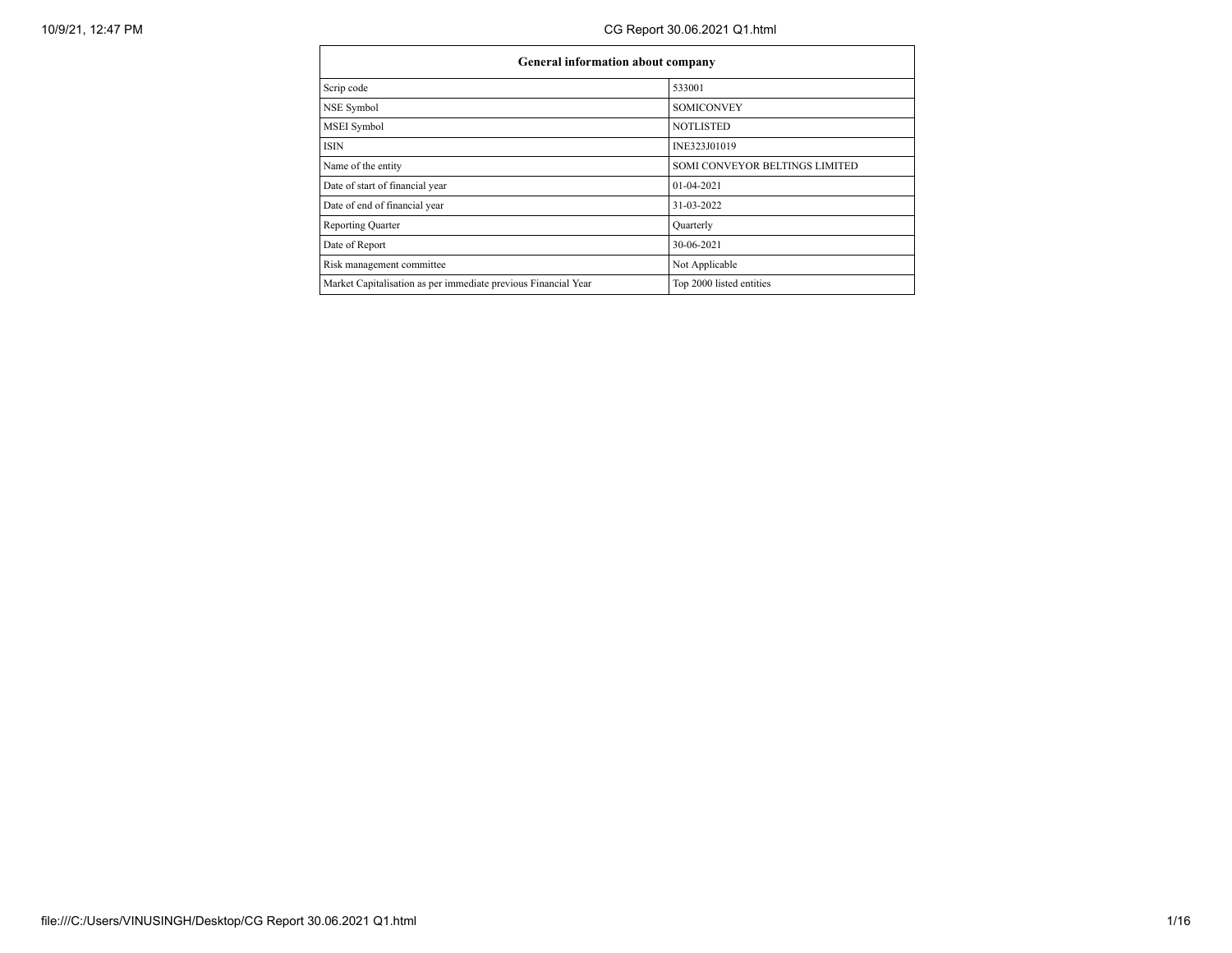|                |                                             |                                                |                     |            |                                                |                            |                               |                          |                                                                                                      |                                             | <b>Annexure I</b>                        |                                                          |                      |                                            |                                                                                                                                                |                                                                                                                                                                      |                                                                                                                                                                          |                                                                                                                                                                                                            |                                      |                                             |
|----------------|---------------------------------------------|------------------------------------------------|---------------------|------------|------------------------------------------------|----------------------------|-------------------------------|--------------------------|------------------------------------------------------------------------------------------------------|---------------------------------------------|------------------------------------------|----------------------------------------------------------|----------------------|--------------------------------------------|------------------------------------------------------------------------------------------------------------------------------------------------|----------------------------------------------------------------------------------------------------------------------------------------------------------------------|--------------------------------------------------------------------------------------------------------------------------------------------------------------------------|------------------------------------------------------------------------------------------------------------------------------------------------------------------------------------------------------------|--------------------------------------|---------------------------------------------|
|                |                                             |                                                |                     |            |                                                |                            |                               |                          | Annexure I to be submitted by listed entity on quarterly basis                                       |                                             |                                          |                                                          |                      |                                            |                                                                                                                                                |                                                                                                                                                                      |                                                                                                                                                                          |                                                                                                                                                                                                            |                                      |                                             |
|                | <b>I. Composition of Board of Directors</b> |                                                |                     |            |                                                |                            |                               |                          |                                                                                                      |                                             |                                          |                                                          |                      |                                            |                                                                                                                                                |                                                                                                                                                                      |                                                                                                                                                                          |                                                                                                                                                                                                            |                                      |                                             |
|                |                                             |                                                |                     |            |                                                |                            |                               |                          | Disclosure of notes on composition of board of directors explanatory                                 |                                             |                                          |                                                          |                      |                                            |                                                                                                                                                |                                                                                                                                                                      |                                                                                                                                                                          |                                                                                                                                                                                                            |                                      |                                             |
|                |                                             |                                                |                     |            |                                                |                            |                               |                          |                                                                                                      |                                             |                                          | Wether the listed entity has a Regular Chairperson   Yes |                      |                                            |                                                                                                                                                |                                                                                                                                                                      |                                                                                                                                                                          |                                                                                                                                                                                                            |                                      |                                             |
|                |                                             |                                                |                     |            |                                                |                            |                               |                          |                                                                                                      |                                             |                                          | Whether Chairperson is related to MD or CEO   Yes        |                      |                                            |                                                                                                                                                |                                                                                                                                                                      |                                                                                                                                                                          |                                                                                                                                                                                                            |                                      |                                             |
| Sr             | Title<br>(Mr<br>Ms)                         | Name of the<br>Director                        | PAN                 | <b>DIN</b> | Category 1<br>of directors                     | Category 2<br>of directors | Category<br>3 of<br>directors | Date<br>of<br>Birth      | Whether<br>special<br>resolution<br>passed?<br>[Refer Reg.<br>$17(1A)$ of<br>Listing<br>Regulations] | Date of<br>passing<br>special<br>resolution | <b>Initial Date</b><br>of<br>appointment | Date of Re-<br>appointment                               | Date of<br>cessation | Tenure<br>of<br>director<br>(in<br>months) | No of<br>Directorship<br>in listed<br>entities<br>including<br>this listed<br>entity (Refer<br>Regulation<br>17A of<br>Listing<br>Regulations) | No of<br>Independent<br>Directorship<br>in listed<br>entities<br>including<br>this listed<br>entity<br>(Refer<br>Regulation<br>$17A(1)$ of<br>Listing<br>Regulations | Number of<br>memberships<br>in Audit/<br>Stakeholder<br>Committee(s)<br>including this<br>listed entity<br>(Refer<br>Regulation<br>$26(1)$ of<br>Listing<br>Regulations) | No of post<br>of<br>Chairperson<br>in Audit/<br>Stakeholder<br>Committee<br>held in listed<br>entities<br>including<br>this listed<br>entity (Refer<br>Regulation<br>$26(1)$ of<br>Listing<br>Regulations) | Notes for<br>not<br>providing<br>PAN | Notes for<br>not<br>providing<br><b>DIN</b> |
| 1              | Mr                                          | <b>OM</b><br><b>PRAKASH</b><br><b>BHANSALI</b> | AAYPB9950G          | 00351846   | Executive<br>Director                          | Chairperson MD             |                               | $10-$<br>$01 -$<br>1954  | NA                                                                                                   |                                             | 16-06-2000                               | 29-09-2017                                               |                      |                                            |                                                                                                                                                | $\Omega$                                                                                                                                                             | $\mathbf{0}$                                                                                                                                                             | $\Omega$                                                                                                                                                                                                   |                                      |                                             |
| $\sqrt{2}$     | Mr                                          | <b>VIMAL</b><br><b>BHANSALI</b>                | ADDPB0794Q 00351851 |            | Executive<br>Director                          | Not<br>Applicable          |                               | $19-$<br>$07 -$<br>1979  | <b>NA</b>                                                                                            |                                             | 16-06-2000                               | 29-09-2017                                               |                      |                                            |                                                                                                                                                | $\Omega$                                                                                                                                                             |                                                                                                                                                                          | $\Omega$                                                                                                                                                                                                   |                                      |                                             |
| 3              | Mr                                          | <b>GAURAV</b><br><b>BHNSALI</b>                | ADDPB0795R          | 00351860   | Executive<br>Director                          | Not<br>Applicable          |                               | $29 -$<br>$07 -$<br>1980 | NA                                                                                                   |                                             | 16-06-2000                               | 29-09-2017                                               |                      |                                            |                                                                                                                                                | $\Omega$                                                                                                                                                             |                                                                                                                                                                          | $\Omega$                                                                                                                                                                                                   |                                      |                                             |
| $\overline{4}$ | Mr                                          | <b>MAHENDRA</b><br><b>RAKHECHA</b>             | ABBPR6748N          | 00648532   | Non-<br>Executive -<br>Independent<br>Director | Not<br>Applicable          |                               | $17-$<br>$06-$<br>1968   | NA                                                                                                   |                                             | 30-09-2006                               | $01 - 10 - 2020$                                         |                      | 177                                        | $\mathbf{1}$                                                                                                                                   |                                                                                                                                                                      | $\overline{2}$                                                                                                                                                           |                                                                                                                                                                                                            |                                      |                                             |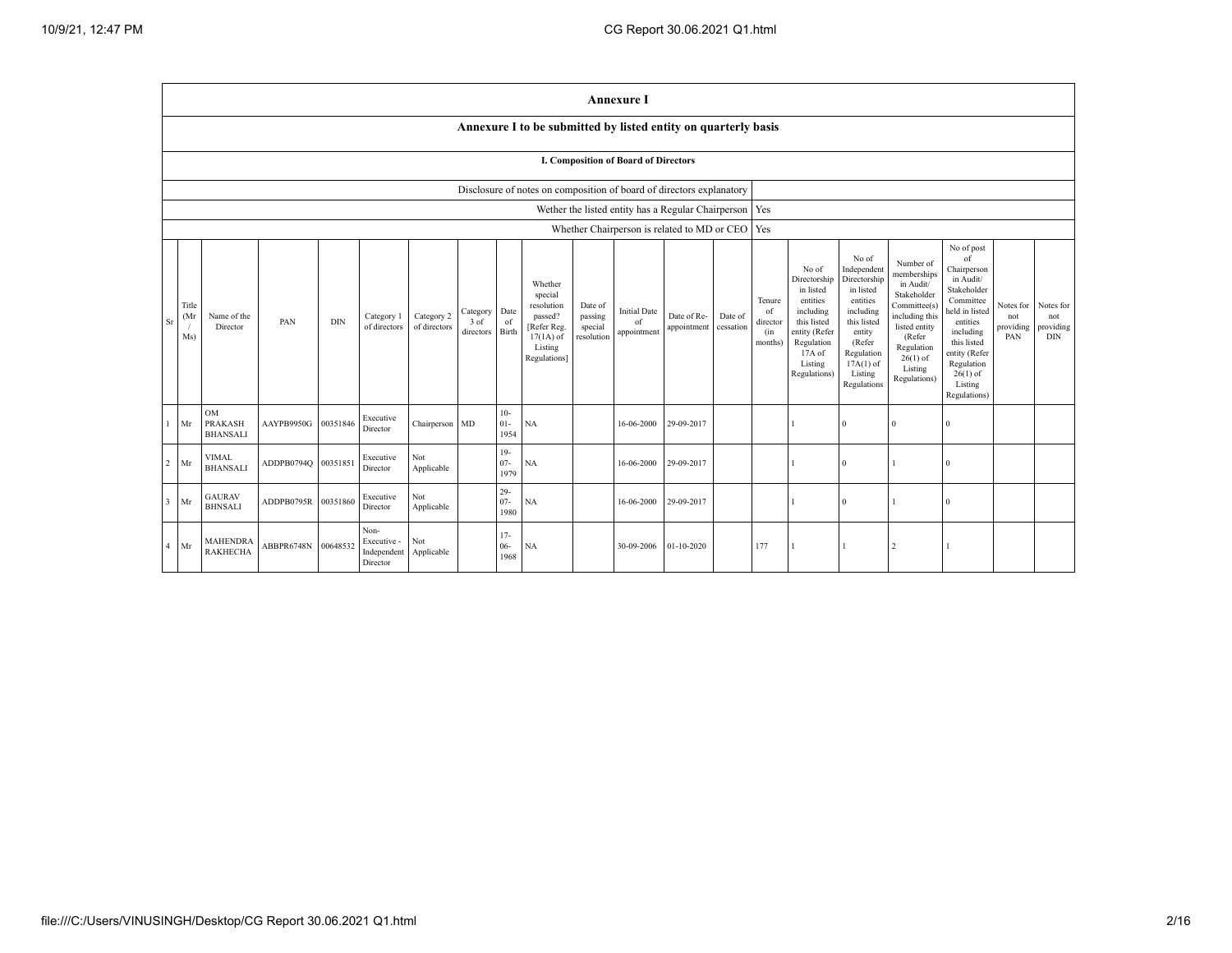|                  |                                      |                     |            |                                                           |                               |                               |                          | <b>I. Composition of Board of Directors</b>                                                          |                                             |                                          |                            |                      |                                            |                                                                                                                                                |                                                                                                                                                                      |                                                                                                                                                                          |                                                                                                                                                                                                            |                                      |                                               |
|------------------|--------------------------------------|---------------------|------------|-----------------------------------------------------------|-------------------------------|-------------------------------|--------------------------|------------------------------------------------------------------------------------------------------|---------------------------------------------|------------------------------------------|----------------------------|----------------------|--------------------------------------------|------------------------------------------------------------------------------------------------------------------------------------------------|----------------------------------------------------------------------------------------------------------------------------------------------------------------------|--------------------------------------------------------------------------------------------------------------------------------------------------------------------------|------------------------------------------------------------------------------------------------------------------------------------------------------------------------------------------------------------|--------------------------------------|-----------------------------------------------|
|                  |                                      |                     |            |                                                           |                               |                               |                          | Disclosure of notes on composition of board of directors explanatory                                 |                                             |                                          |                            |                      |                                            |                                                                                                                                                |                                                                                                                                                                      |                                                                                                                                                                          |                                                                                                                                                                                                            |                                      |                                               |
|                  |                                      |                     |            |                                                           |                               |                               |                          | Wether the listed entity has a Regular Chairperson                                                   |                                             |                                          |                            |                      |                                            |                                                                                                                                                |                                                                                                                                                                      |                                                                                                                                                                          |                                                                                                                                                                                                            |                                      |                                               |
| (Mr<br>Sr<br>Ms) | Title<br>Name of the<br>Director     | PAN                 | <b>DIN</b> | Category 1<br>of directors                                | Category 2<br>of<br>directors | Category<br>3 of<br>directors | Date<br>of<br>Birth      | Whether<br>special<br>resolution<br>passed?<br>[Refer Reg.<br>$17(1A)$ of<br>Listing<br>Regulations] | Date of<br>passing<br>special<br>resolution | <b>Initial Date</b><br>of<br>appointment | Date of Re-<br>appointment | Date of<br>cessation | Tenure<br>of<br>director<br>(in<br>months) | No of<br>Directorship<br>in listed<br>entities<br>including<br>this listed<br>entity (Refer<br>Regulation<br>17A of<br>Listing<br>Regulations) | No of<br>Independent<br>Directorship<br>in listed<br>entities<br>including<br>this listed<br>entity<br>(Refer<br>Regulation<br>$17A(1)$ of<br>Listing<br>Regulations | Number of<br>memberships<br>in Audit/<br>Stakeholder<br>Committee(s)<br>including this<br>listed entity<br>(Refer<br>Regulation<br>$26(1)$ of<br>Listing<br>Regulations) | No of post<br>of<br>Chairperson<br>in Audit/<br>Stakeholder<br>Committee<br>held in listed<br>entities<br>including<br>this listed<br>entity (Refer<br>Regulation<br>$26(1)$ of<br>Listing<br>Regulations) | Notes for<br>not<br>providing<br>PAN | Notes for<br>not<br>providing  <br><b>DIN</b> |
| $5$ Mr           | YOGESH<br><b>MAHESHWARI</b>          | AAQPM6696N 01202089 |            | Non-<br>Executive -<br>Independent Applicable<br>Director | Not                           |                               | $07 -$<br>$05 -$<br>1959 | NA                                                                                                   |                                             | 10-01-2007                               | 01-10-2020                 |                      | 174                                        |                                                                                                                                                |                                                                                                                                                                      |                                                                                                                                                                          |                                                                                                                                                                                                            |                                      |                                               |
| $6$ Ms           | <b>SURBHI</b><br><b>RATHI</b>        | ARIPR4034N          | 07115169   | Non-<br>Executive -<br>Independent Applicable<br>Director | Not                           |                               | $02 -$<br>$10-$<br>1988  | NA                                                                                                   |                                             | 28-03-2015                               | 01-10-2020                 |                      | 75                                         |                                                                                                                                                |                                                                                                                                                                      | $\Omega$                                                                                                                                                                 |                                                                                                                                                                                                            |                                      |                                               |
| $7$ Mr           | <b>SANTOSH</b><br><b>KUMAR JOSHI</b> | AFNPJ3708E          | 08950339   | Non-<br>Executive -<br>Independent<br>Director            | Not<br>Applicable             |                               | $30 -$<br>$01 -$<br>1974 | NA                                                                                                   |                                             | 22-02-2021                               | 22-02-2021                 |                      |                                            |                                                                                                                                                |                                                                                                                                                                      | $\Omega$                                                                                                                                                                 | $\Omega$                                                                                                                                                                                                   |                                      |                                               |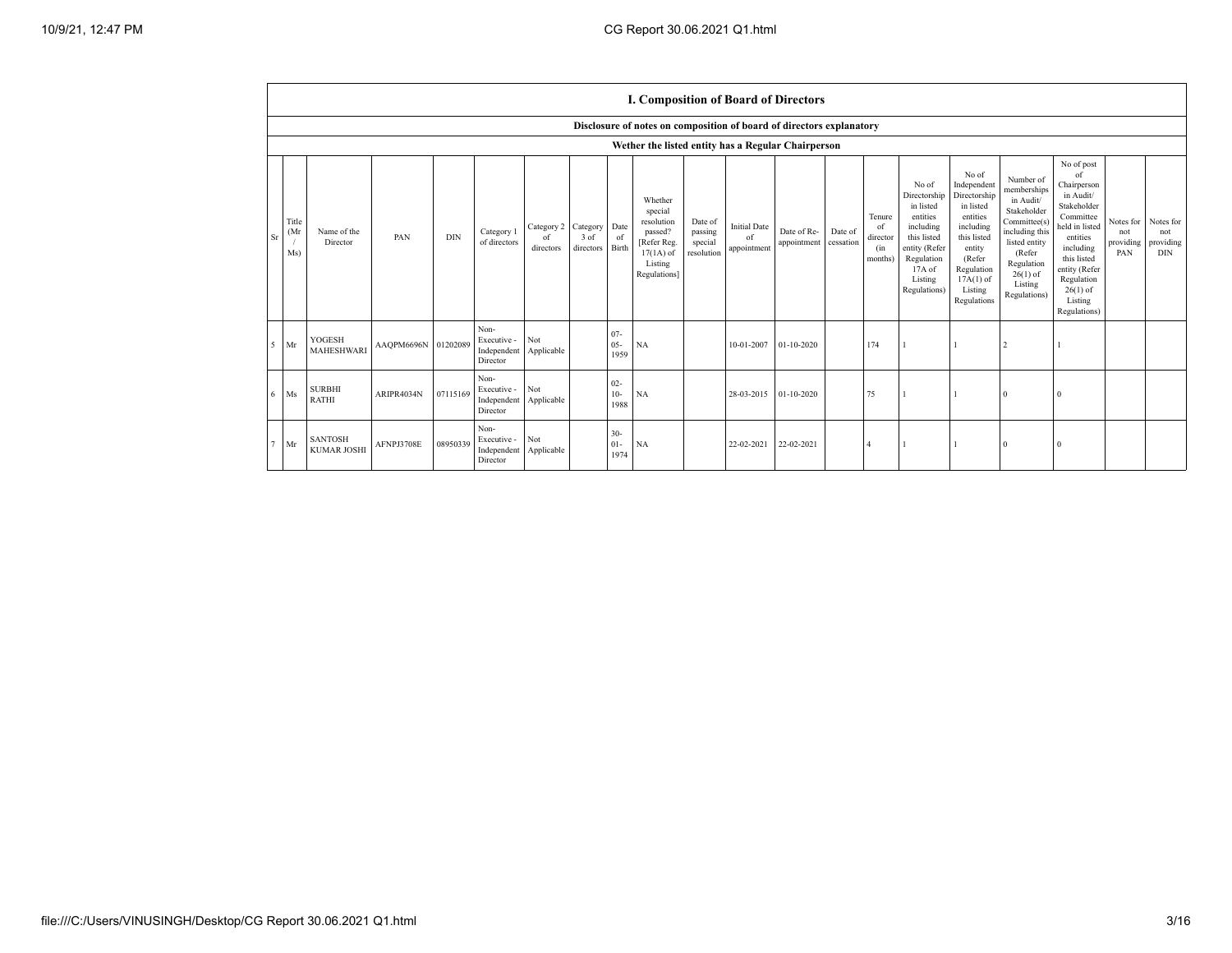|                | <b>Audit Committee Details</b>                                                                                |                             |                                         |            |                        |                      |         |  |  |  |  |
|----------------|---------------------------------------------------------------------------------------------------------------|-----------------------------|-----------------------------------------|------------|------------------------|----------------------|---------|--|--|--|--|
|                |                                                                                                               |                             |                                         |            |                        |                      |         |  |  |  |  |
| Sr             | Name of Committee<br><b>DIN</b><br>Category 2 of<br>Category 1 of directors<br>directors<br>Number<br>members |                             |                                         |            | Date of<br>Appointment | Date of<br>Cessation | Remarks |  |  |  |  |
|                | <b>MAHENDRA</b><br>Non-Executive - Independent<br>00648532<br><b>RAKHECHA</b><br>Director                     |                             | Chairperson                             | 12-02-2014 |                        |                      |         |  |  |  |  |
| $\overline{c}$ | 00351860                                                                                                      | <b>GAURAV BHANSALI</b>      | <b>Executive Director</b>               | Member     | 12-02-2014             |                      |         |  |  |  |  |
| 3              | 01202089                                                                                                      | YOGESH<br><b>MAHESHWARI</b> | Non-Executive - Independent<br>Director | Member     | $01 - 12 - 2020$       |                      |         |  |  |  |  |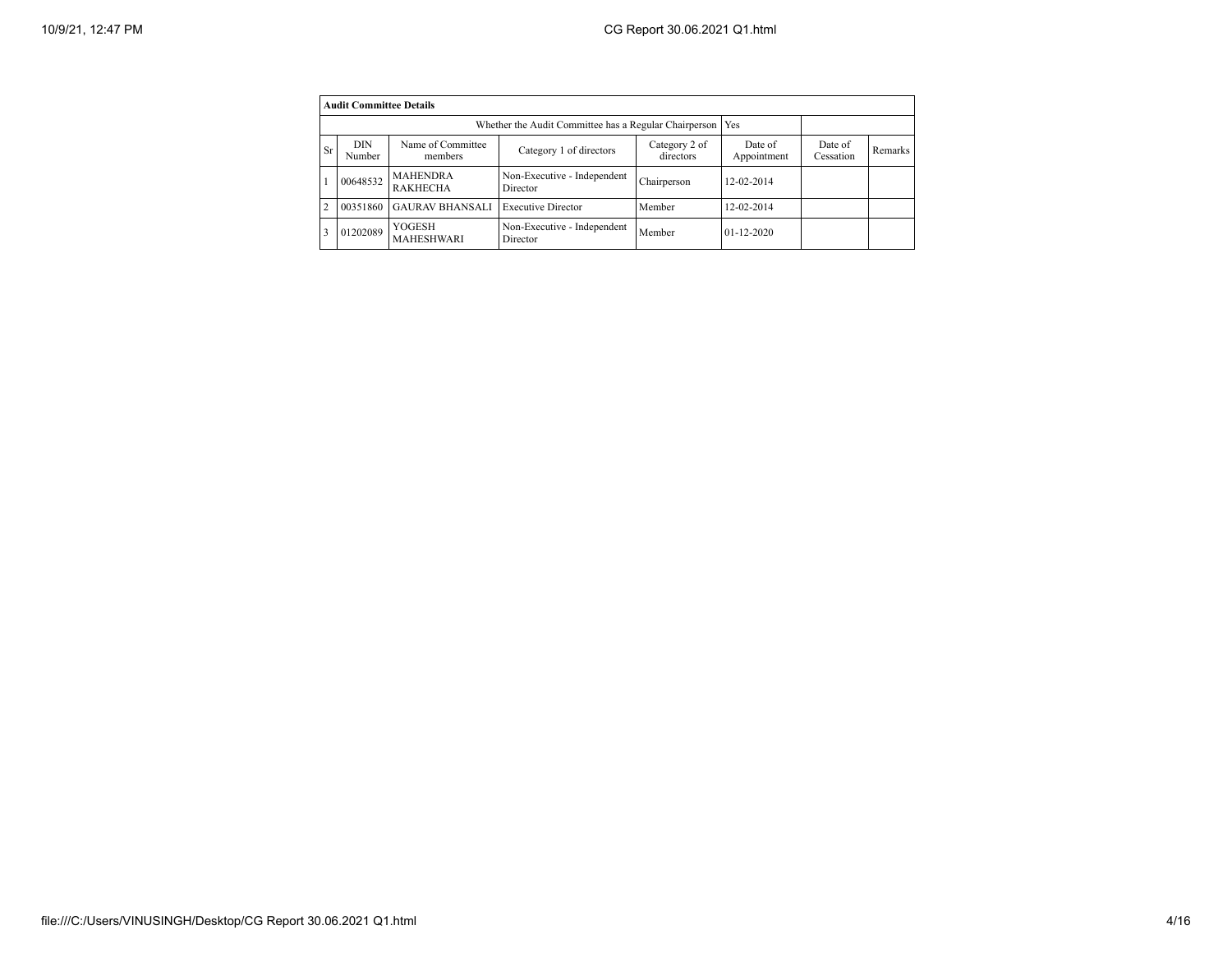|                |                                                                                                        | Nomination and remuneration committee |                                         |             |              |                      |         |
|----------------|--------------------------------------------------------------------------------------------------------|---------------------------------------|-----------------------------------------|-------------|--------------|----------------------|---------|
|                | Whether the Nomination and remuneration committee has a Regular Chairperson                            |                                       |                                         |             |              |                      |         |
| <b>Sr</b>      | Name of Committee<br>DIN<br>Category 2 of<br>Category 1 of directors<br>directors<br>Number<br>members |                                       |                                         |             |              | Date of<br>Cessation | Remarks |
|                | 01202089                                                                                               | YOGESH<br>MAHESHWARI                  | Non-Executive - Independent<br>Director | Chairperson | 14-08-2014   |                      |         |
| $\overline{c}$ | 00648532                                                                                               | <b>MAHENDRA</b><br><b>RAKHECHA</b>    | Non-Executive - Independent<br>Director | Member      | 14-08-2014   |                      |         |
| 3              | 08950339                                                                                               | <b>SANTOSH KUMAR</b><br><b>JOSHI</b>  | Non-Executive - Independent<br>Director | Member      | $06-03-2021$ |                      |         |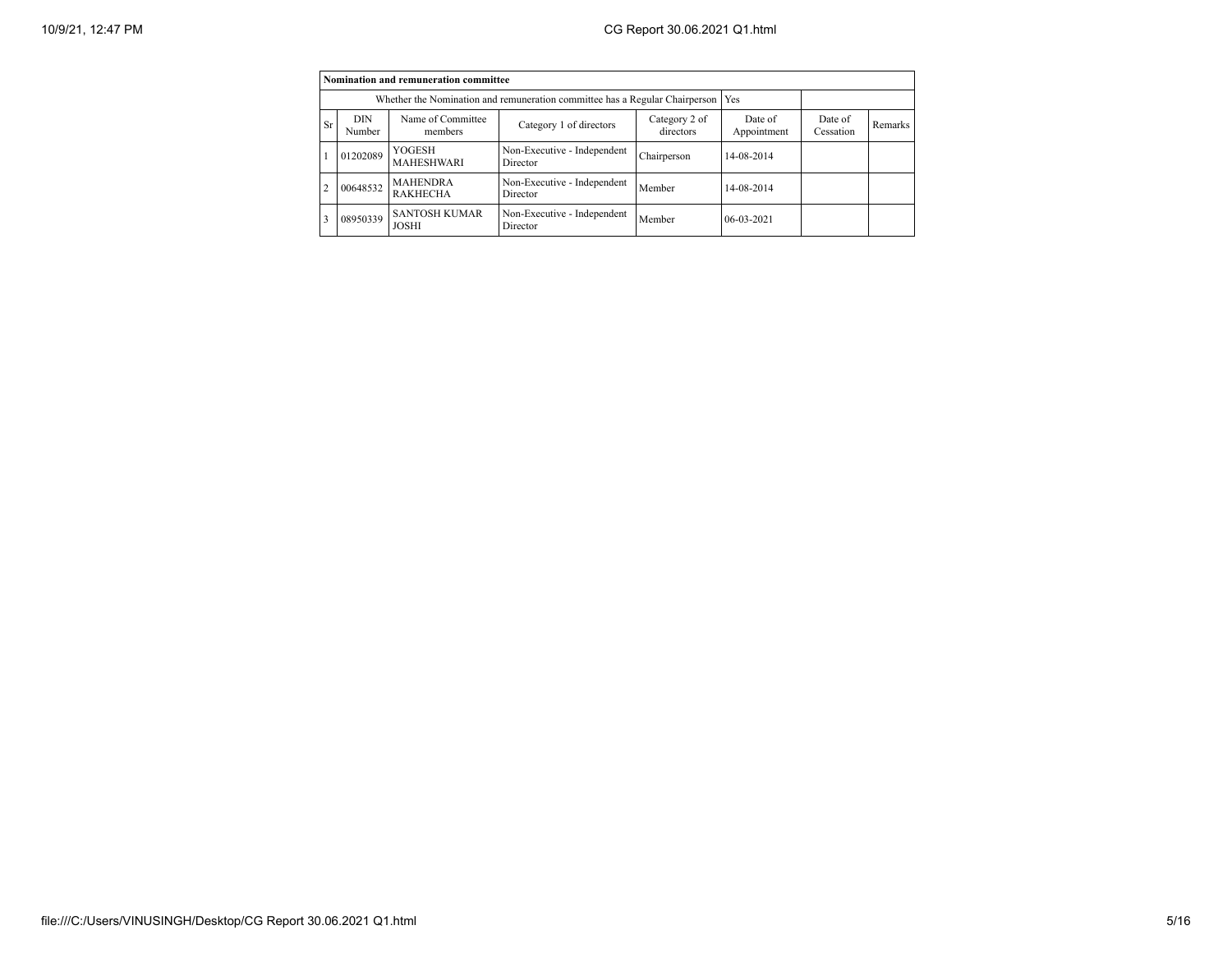|                                                                                                                            | <b>Stakeholders Relationship Committee</b> |                                    |                                         |             |                        |                      |         |  |  |  |
|----------------------------------------------------------------------------------------------------------------------------|--------------------------------------------|------------------------------------|-----------------------------------------|-------------|------------------------|----------------------|---------|--|--|--|
|                                                                                                                            |                                            |                                    |                                         |             |                        |                      |         |  |  |  |
| Name of Committee<br>Category 2 of<br><b>DIN</b><br><b>Sr</b><br>Category 1 of directors<br>directors<br>Number<br>members |                                            |                                    |                                         |             | Date of<br>Appointment | Date of<br>Cessation | Remarks |  |  |  |
|                                                                                                                            | 01202089                                   | YOGESH<br>MAHESHWARI               | Non-Executive - Independent<br>Director | Chairperson | $01 - 12 - 2020$       |                      |         |  |  |  |
| $\overline{2}$                                                                                                             | 00351851                                   | <b>VIMAL BHANSALI</b>              | <b>Executive Director</b>               | Member      | 14-08-2014             |                      |         |  |  |  |
| 3                                                                                                                          | 00648532                                   | <b>MAHENDRA</b><br><b>RAKHECHA</b> | Non-Executive - Independent<br>Director | Member      | 14-08-2014             |                      |         |  |  |  |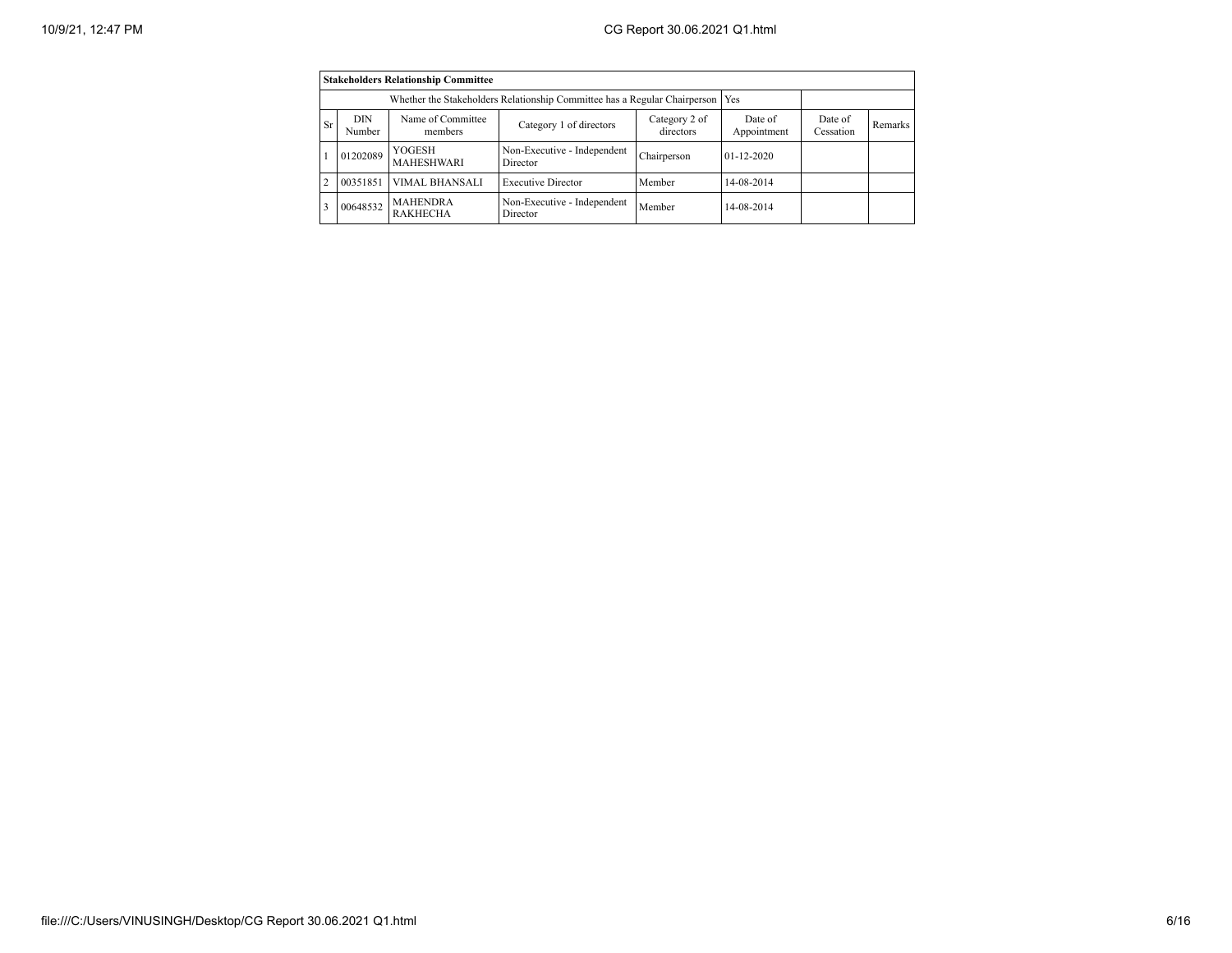| <b>Risk Management Committee</b> |               |                                                                 |                            |                            |                        |                      |         |  |
|----------------------------------|---------------|-----------------------------------------------------------------|----------------------------|----------------------------|------------------------|----------------------|---------|--|
|                                  |               | Whether the Risk Management Committee has a Regular Chairperson |                            |                            |                        |                      |         |  |
| <b>Sr</b>                        | DIN<br>Number | Name of Committee<br>members                                    | Category 1 of<br>directors | Category 2 of<br>directors | Date of<br>Appointment | Date of<br>Cessation | Remarks |  |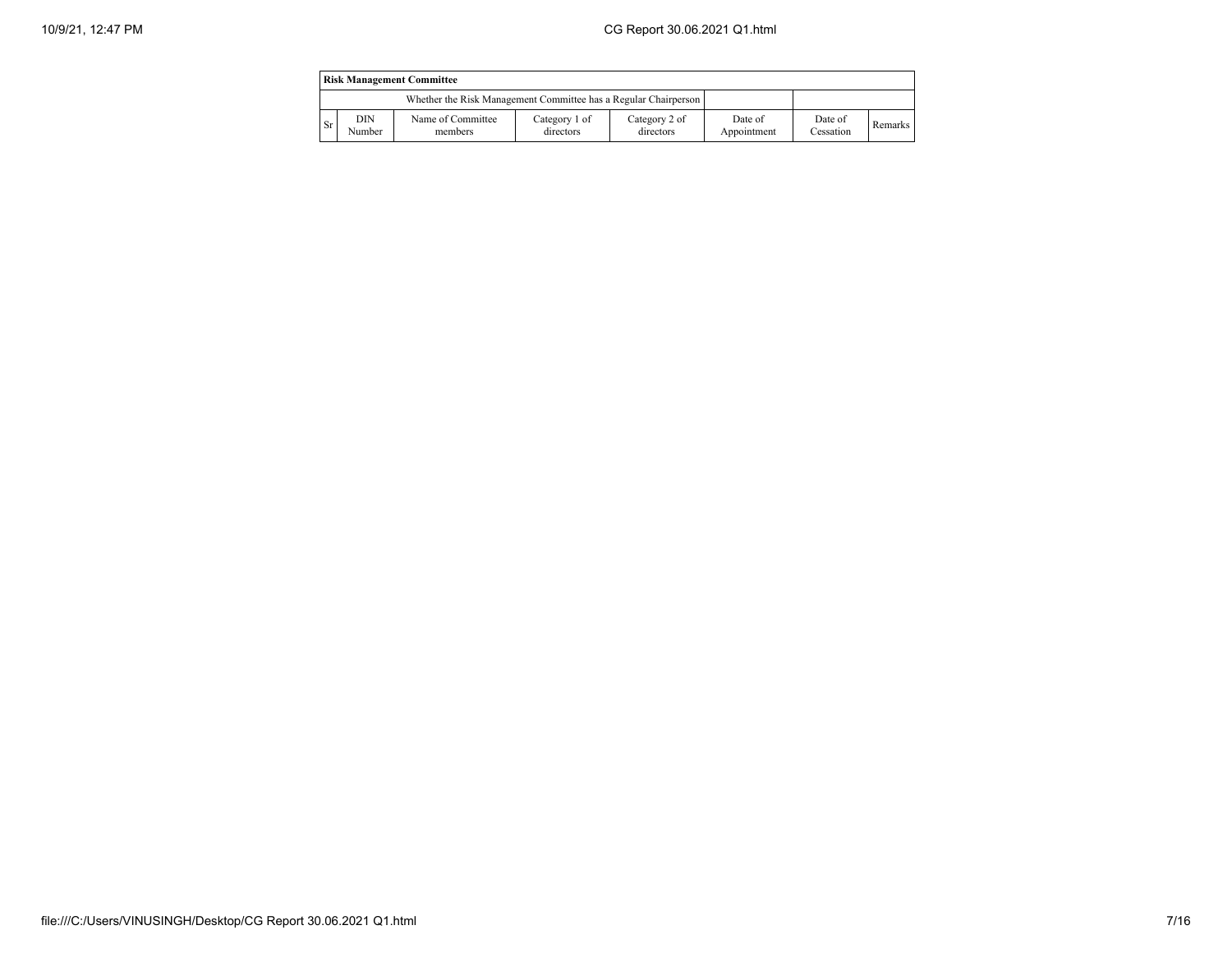|                | <b>Corporate Social Responsibility Committee</b>                                                              |                                      |                                         |             |            |                      |                |  |  |  |
|----------------|---------------------------------------------------------------------------------------------------------------|--------------------------------------|-----------------------------------------|-------------|------------|----------------------|----------------|--|--|--|
|                | Whether the Corporate Social Responsibility Committee has a Regular Chairperson                               |                                      |                                         |             |            |                      |                |  |  |  |
| <b>Sr</b>      | Name of Committee<br><b>DIN</b><br>Category 2 of<br>Category 1 of directors<br>directors<br>Number<br>members |                                      |                                         |             |            | Date of<br>Cessation | <b>Remarks</b> |  |  |  |
|                | 00351846                                                                                                      | <b>OM PRAKASH</b><br><b>BHANSALI</b> | <b>Executive Director</b>               | Chairperson | 31-03-2015 |                      |                |  |  |  |
| $\overline{c}$ | 00351851                                                                                                      | <b>VIMAL BHANSALI</b>                | <b>Executive Director</b>               | Member      | 31-03-2015 |                      |                |  |  |  |
| 3              | 00648532                                                                                                      | <b>MAHENDRA</b><br><b>RAKHECHA</b>   | Non-Executive - Independent<br>Director | Member      | 31-03-2015 |                      |                |  |  |  |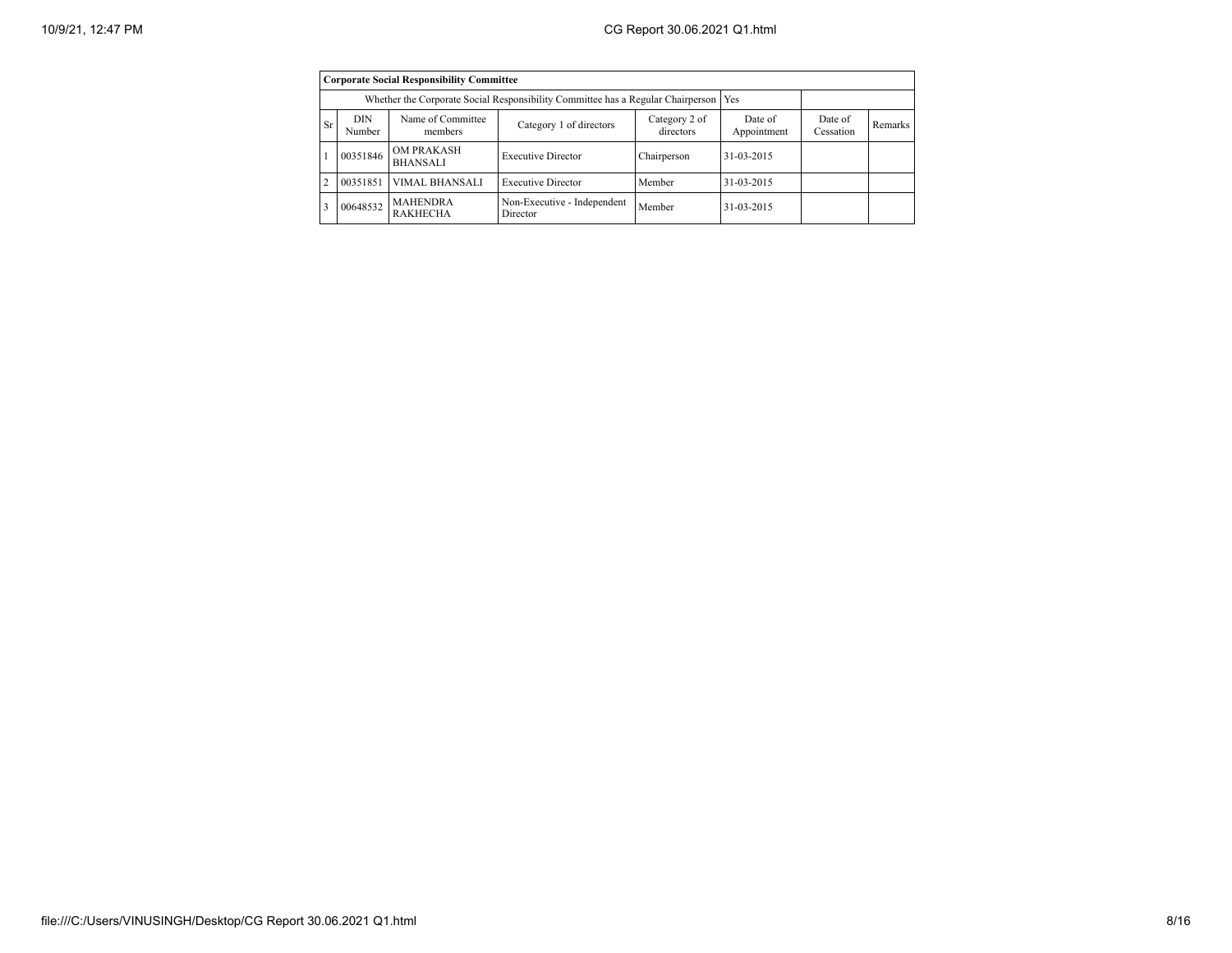| <b>Other Committee</b> |                                                                                                                               |  |  |
|------------------------|-------------------------------------------------------------------------------------------------------------------------------|--|--|
|                        | Sr DIN Number Name of Committee members Name of other committee   Category 1 of directors   Category 2 of directors   Remarks |  |  |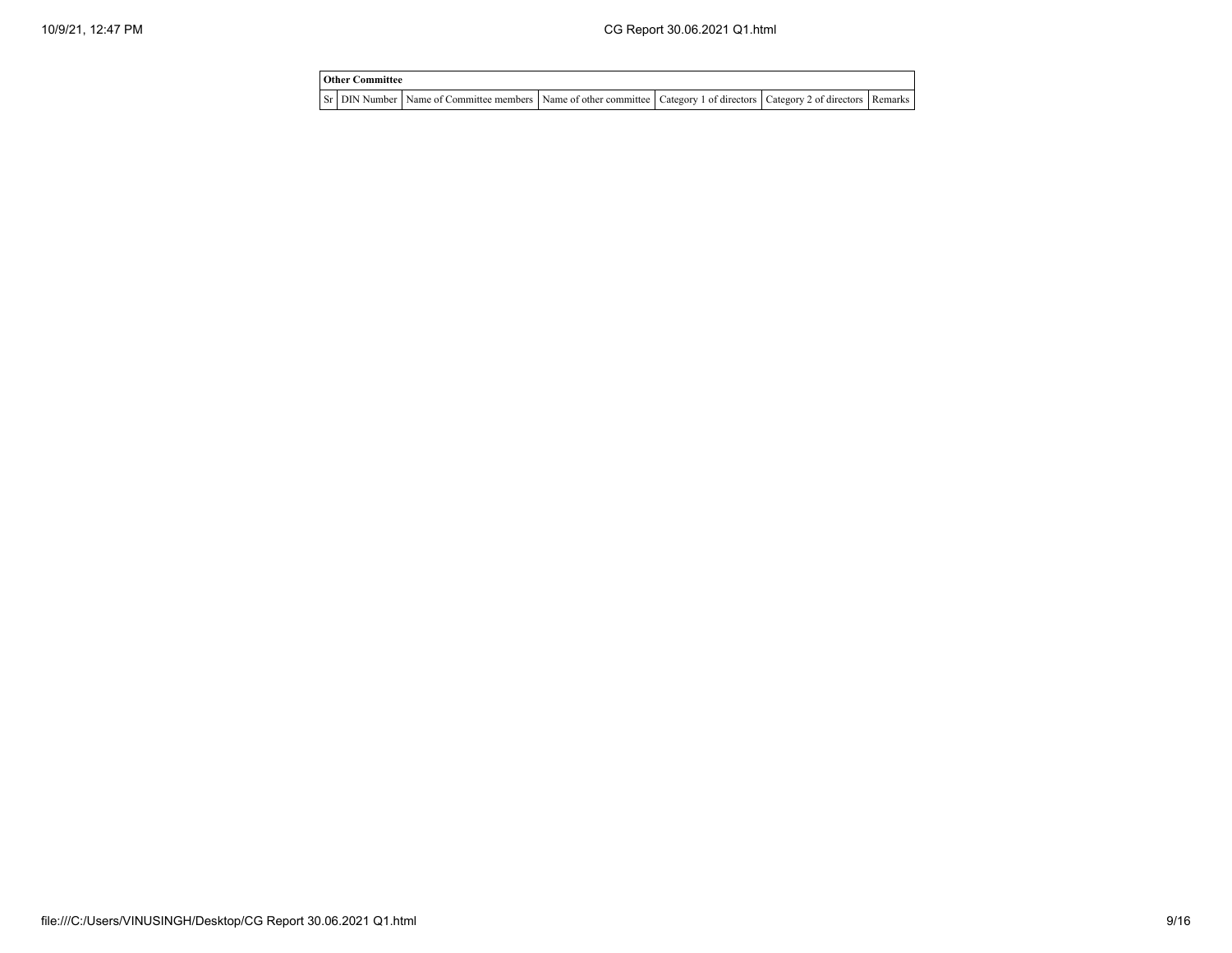|                | Annexure 1                                                  |                                                               |                                                                   |                                       |                                                     |                                           |                                                           |  |  |  |
|----------------|-------------------------------------------------------------|---------------------------------------------------------------|-------------------------------------------------------------------|---------------------------------------|-----------------------------------------------------|-------------------------------------------|-----------------------------------------------------------|--|--|--|
|                | <b>Annexure 1</b>                                           |                                                               |                                                                   |                                       |                                                     |                                           |                                                           |  |  |  |
|                | <b>III. Meeting of Board of Directors</b>                   |                                                               |                                                                   |                                       |                                                     |                                           |                                                           |  |  |  |
|                | Disclosure of notes on meeting of board of                  | directors explanatory                                         |                                                                   |                                       |                                                     |                                           |                                                           |  |  |  |
| <b>Sr</b>      | $Date(s)$ of meeting<br>(if any) in the<br>previous quarter | $Date(s)$ of<br>meeting (if any)<br>in the current<br>quarter | Maximum gap between<br>any two consecutive (in<br>number of days) | Notes for<br>not<br>providing<br>Date | Whether<br>requirement of<br>Quorum met<br>(Yes/No) | Number of<br><b>Directors</b><br>present* | No. of Independent<br>Directors attending<br>the meeting* |  |  |  |
| 1              | 10-02-2021                                                  |                                                               |                                                                   |                                       | Yes                                                 | 5                                         | $\overline{2}$                                            |  |  |  |
| $\overline{2}$ | 22-02-2021                                                  |                                                               | 11                                                                |                                       | Yes                                                 | 5                                         | $\overline{2}$                                            |  |  |  |
| 3              | 06-03-2021                                                  |                                                               | 11                                                                |                                       | Yes                                                 | 5                                         | $\overline{2}$                                            |  |  |  |
| 4              |                                                             | 10-05-2021                                                    | 64                                                                |                                       | Yes                                                 | 5                                         | $\overline{2}$                                            |  |  |  |
| 5              |                                                             | 29-06-2021                                                    | 49                                                                |                                       | Yes                                                 | 5                                         | $\overline{2}$                                            |  |  |  |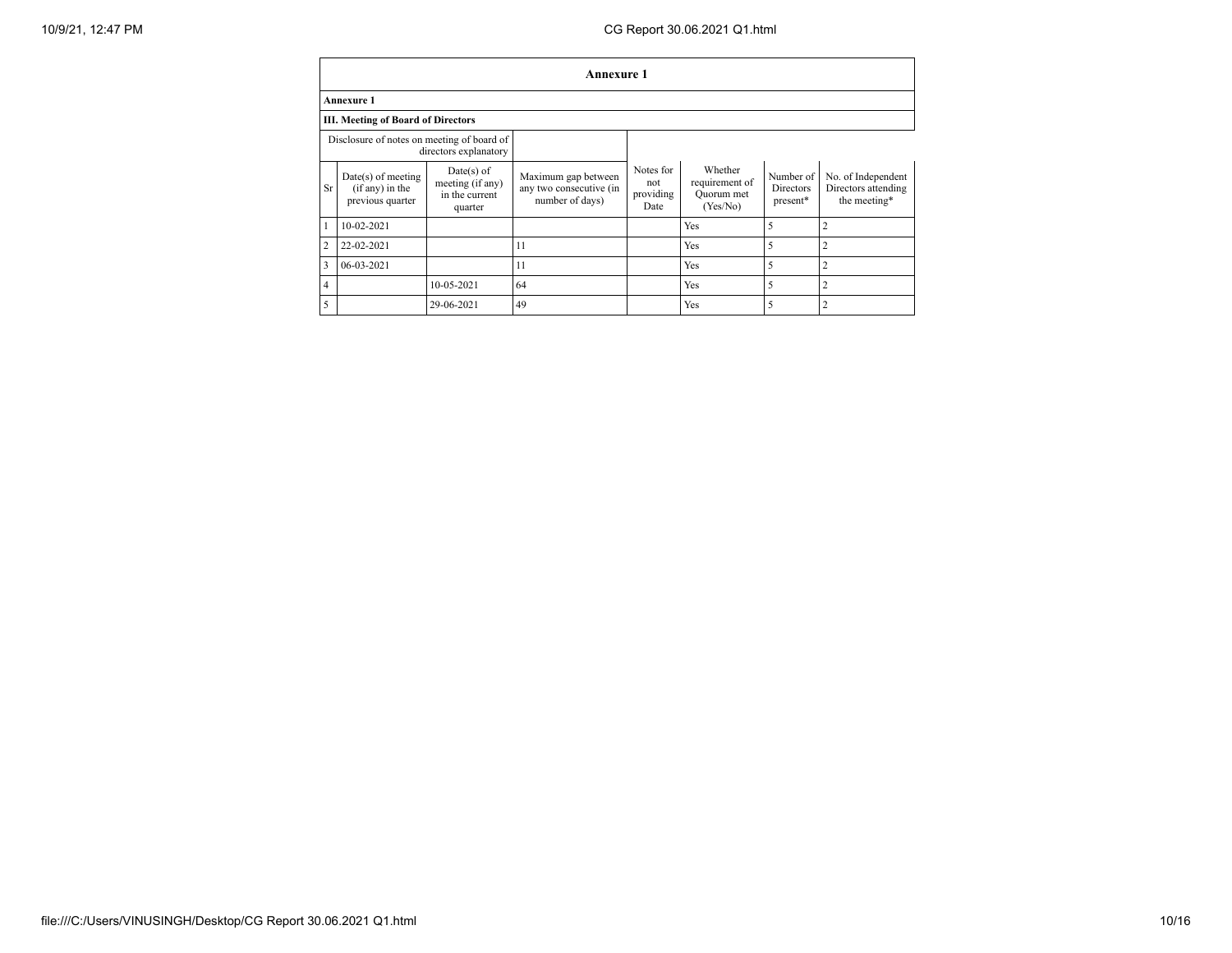|                | Annexure 1                       |                                                                                                       |                                                                      |                               |                                       |                                                     |                                       |                                                                        |  |  |
|----------------|----------------------------------|-------------------------------------------------------------------------------------------------------|----------------------------------------------------------------------|-------------------------------|---------------------------------------|-----------------------------------------------------|---------------------------------------|------------------------------------------------------------------------|--|--|
|                | <b>IV. Meeting of Committees</b> |                                                                                                       |                                                                      |                               |                                       |                                                     |                                       |                                                                        |  |  |
|                |                                  |                                                                                                       | Disclosure of notes on meeting of committees explanatory             |                               |                                       |                                                     |                                       |                                                                        |  |  |
| <b>Sr</b>      | Name of<br>Committee             | Date(s) of meeting (Enter dates<br>of Previous quarter and Current<br>quarter in chronological order) | Maximum gap<br>between any two<br>consecutive (in<br>number of days) | Name of<br>other<br>committee | Reson for<br>not<br>providing<br>date | Whether<br>requirement<br>of Quorum<br>met (Yes/No) | Number<br>of<br>Directors<br>present* | No. of<br>Independent<br><b>Directors</b><br>attending the<br>meeting* |  |  |
|                | Audit<br>Committee               | 10-02-2021                                                                                            |                                                                      |                               |                                       | Yes                                                 | 3                                     | $\overline{2}$                                                         |  |  |
| $\overline{2}$ | Audit<br>Committee               | 10-05-2021                                                                                            | 88                                                                   |                               |                                       | Yes                                                 | 3                                     | 2                                                                      |  |  |
| 3              | Audit<br>Committee               | 29-06-2021                                                                                            | 49                                                                   |                               |                                       | Yes                                                 | 3                                     | 2                                                                      |  |  |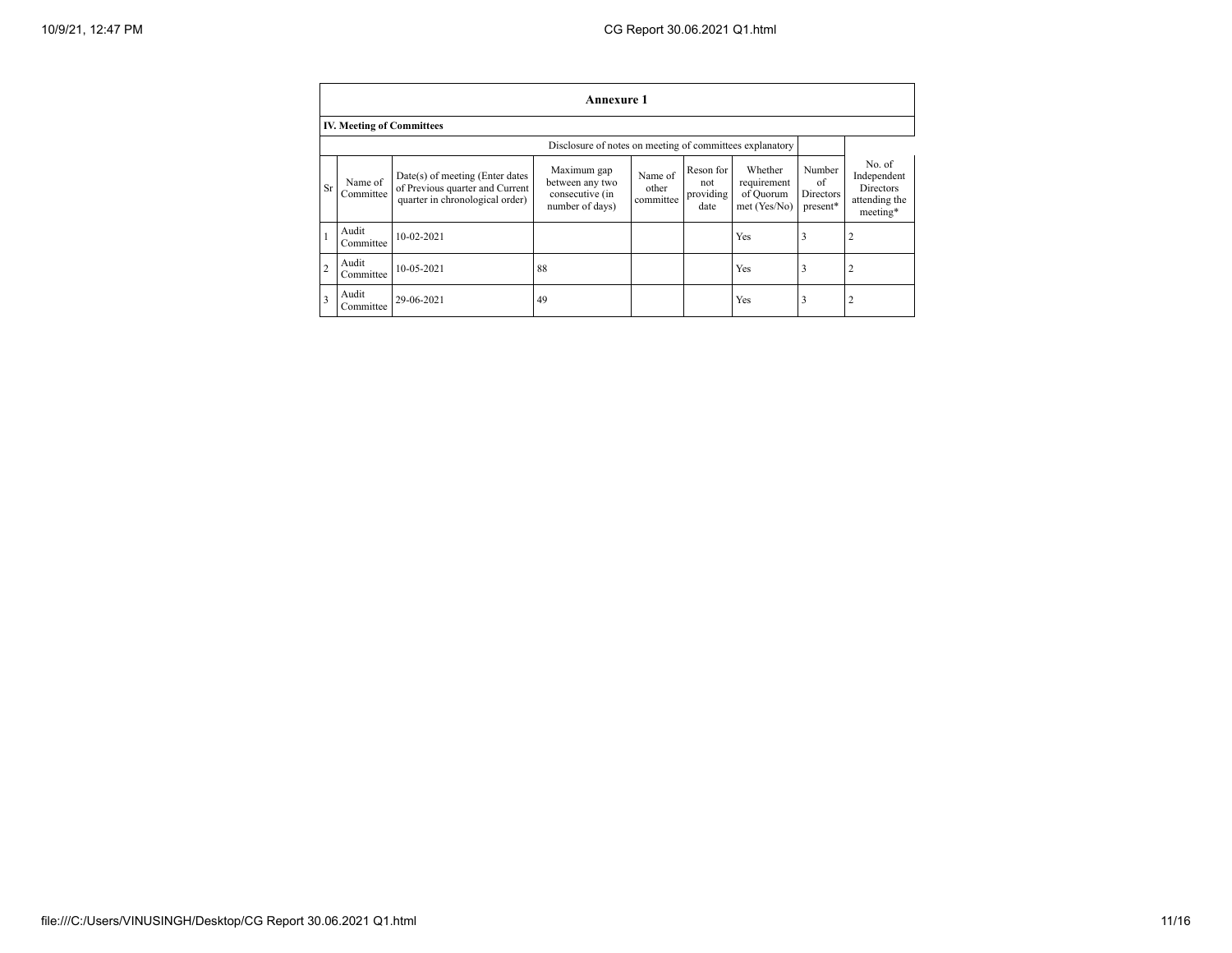|                                                                                                                                | Annexure 1                                                                                                |     |  |  |  |  |  |  |  |  |
|--------------------------------------------------------------------------------------------------------------------------------|-----------------------------------------------------------------------------------------------------------|-----|--|--|--|--|--|--|--|--|
|                                                                                                                                | V. Related Party Transactions                                                                             |     |  |  |  |  |  |  |  |  |
| If status is "No" details of non-<br>Compliance status<br>Subject<br><b>Sr</b><br>(Yes/No/NA)<br>compliance may be given here. |                                                                                                           |     |  |  |  |  |  |  |  |  |
|                                                                                                                                | Whether prior approval of audit committee obtained                                                        | NA  |  |  |  |  |  |  |  |  |
| $\overline{2}$                                                                                                                 | Whether shareholder approval obtained for material RPT                                                    | NA  |  |  |  |  |  |  |  |  |
|                                                                                                                                | Whether details of RPT entered into pursuant to omnibus approval<br>have been reviewed by Audit Committee | Yes |  |  |  |  |  |  |  |  |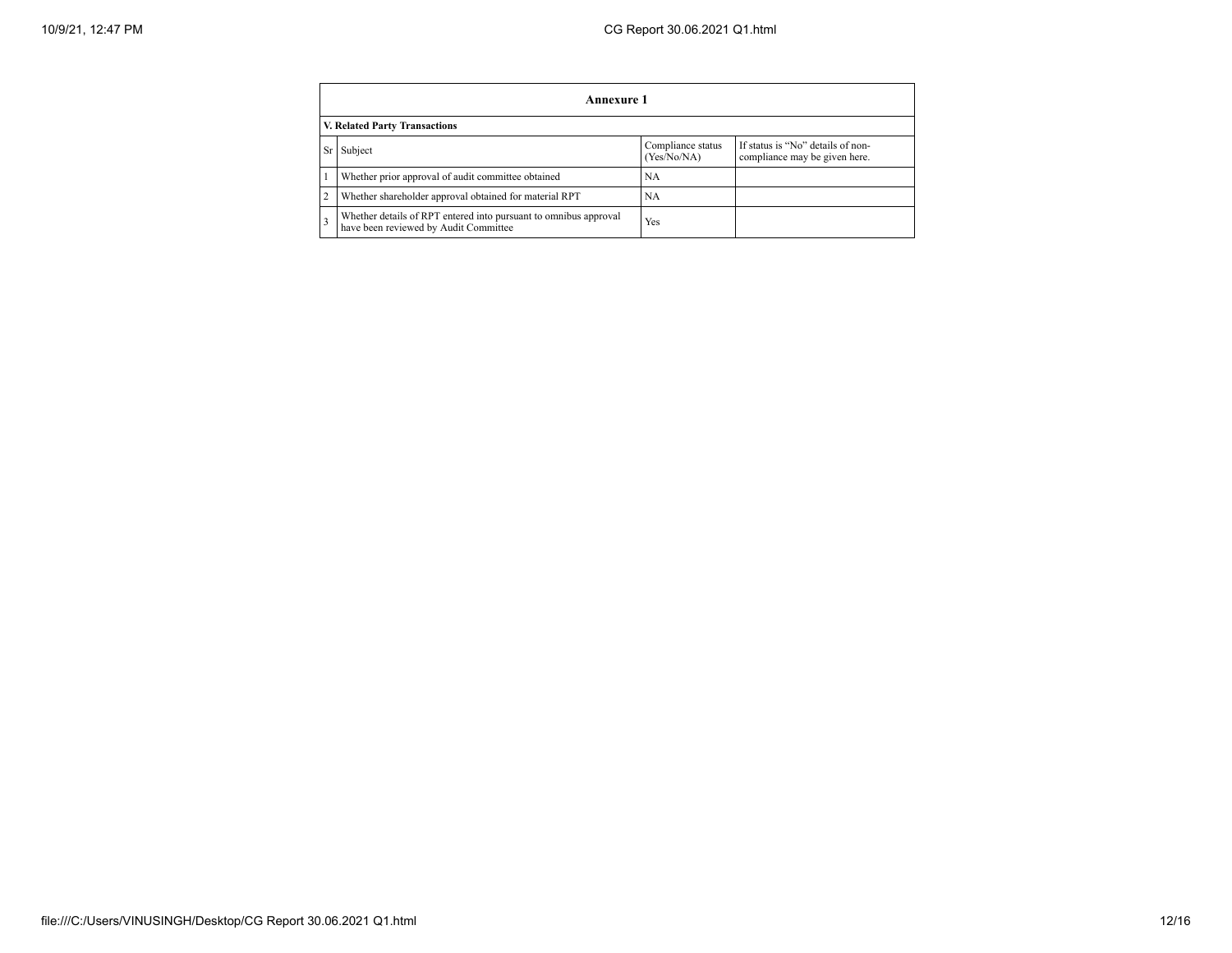| Annexure 1              |                                                                                                                                                                                                                 |                               |  |  |
|-------------------------|-----------------------------------------------------------------------------------------------------------------------------------------------------------------------------------------------------------------|-------------------------------|--|--|
| <b>VI. Affirmations</b> |                                                                                                                                                                                                                 |                               |  |  |
|                         | Sr Subject                                                                                                                                                                                                      | Compliance<br>status (Yes/No) |  |  |
|                         | The composition of Board of Directors is in terms of SEBI (Listing obligations and disclosure requirements)<br>Regulations, 2015                                                                                | Yes                           |  |  |
| $\overline{2}$          | The composition of the following committees is in terms of SEBI(Listing obligations and disclosure requirements)<br>Regulations, 2015 a. Audit Committee                                                        | Yes                           |  |  |
| 3                       | The composition of the following committees is in terms of SEBI(Listing obligations and disclosure requirements)<br>Regulations, 2015. b. Nomination & remuneration committee                                   | Yes                           |  |  |
| $\overline{4}$          | The composition of the following committees is in terms of SEBI(Listing obligations and disclosure requirements)<br>Regulations, 2015. c. Stakeholders relationship committee                                   | Yes                           |  |  |
| 5                       | The composition of the following committees is in terms of SEBI(Listing obligations and disclosure requirements)<br>Regulations, 2015. d. Risk management committee (applicable to the top 500 listed entities) | <b>NA</b>                     |  |  |
| 6                       | The committee members have been made aware of their powers, role and responsibilities as specified in SEBI<br>(Listing obligations and disclosure requirements) Regulations, 2015.                              | Yes                           |  |  |
|                         | The meetings of the board of directors and the above committees have been conducted in the manner as specified in<br>SEBI (Listing obligations and disclosure requirements) Regulations, 2015.                  | Yes                           |  |  |
| 8                       | This report and/or the report submitted in the previous quarter has been placed before Board of Directors.                                                                                                      | Yes                           |  |  |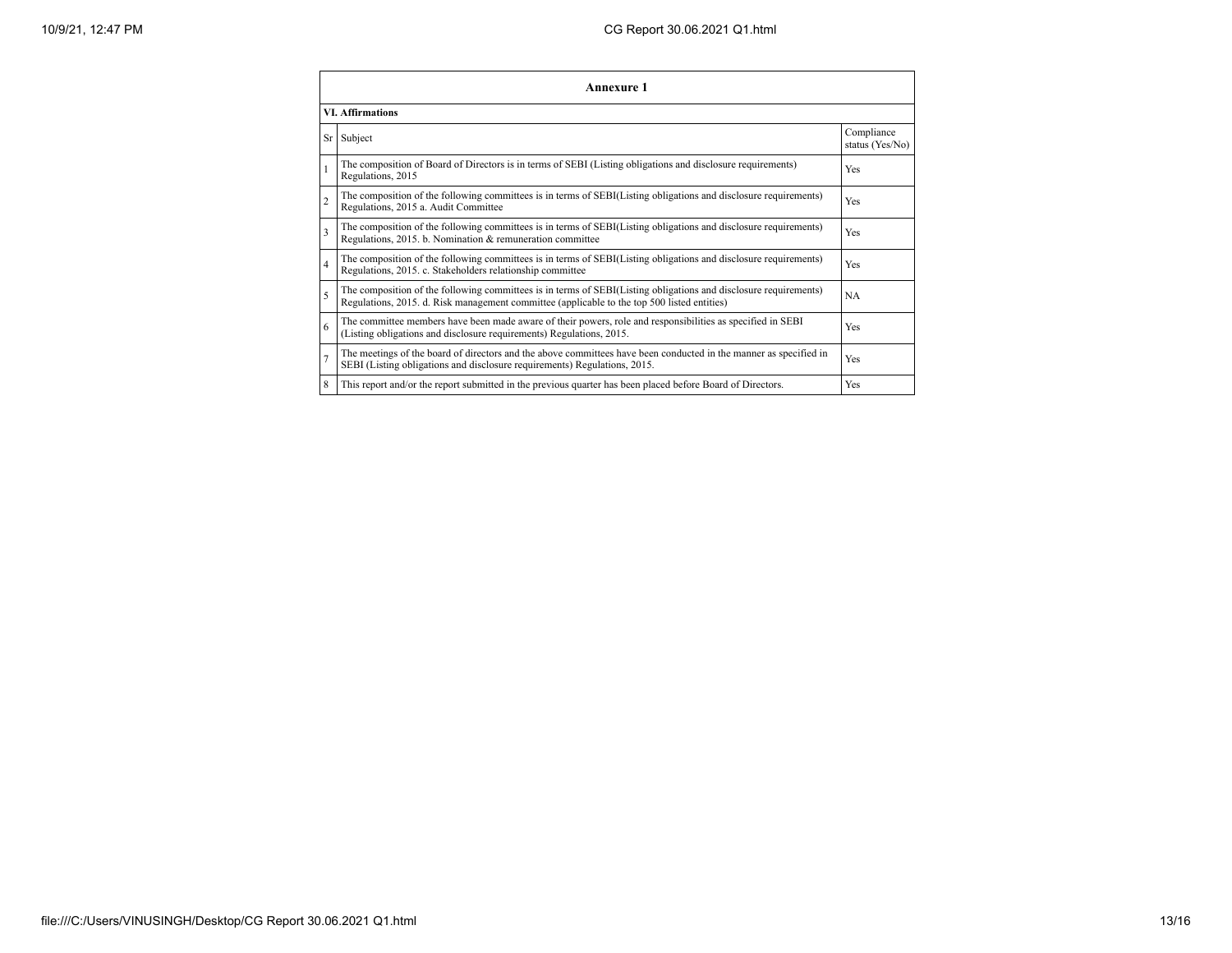| <b>Annexure 1</b> |                   |                          |
|-------------------|-------------------|--------------------------|
| <b>Sr</b>         | Subject           | Compliance status        |
|                   | Name of signatory | OM PRAKASH BHANSALI      |
|                   | Designation       | <b>Managing Director</b> |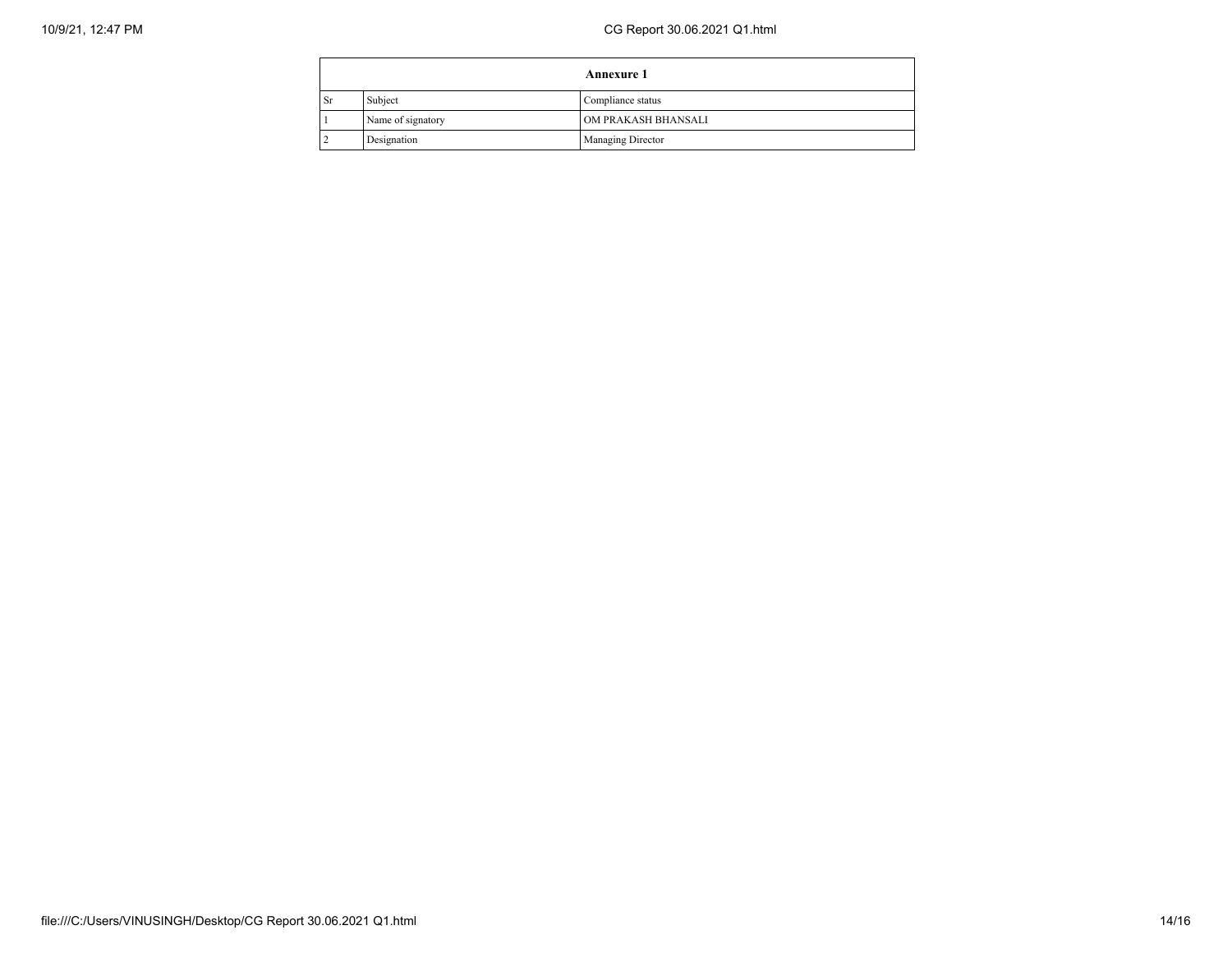| <b>Signatory Details</b> |                          |
|--------------------------|--------------------------|
| Name of signatory        | OM PRAKASH BHANSALI      |
| Designation of person    | <b>Managing Director</b> |
| Place                    | <b>JODHPUR</b>           |
| Date                     | 12-07-2021               |